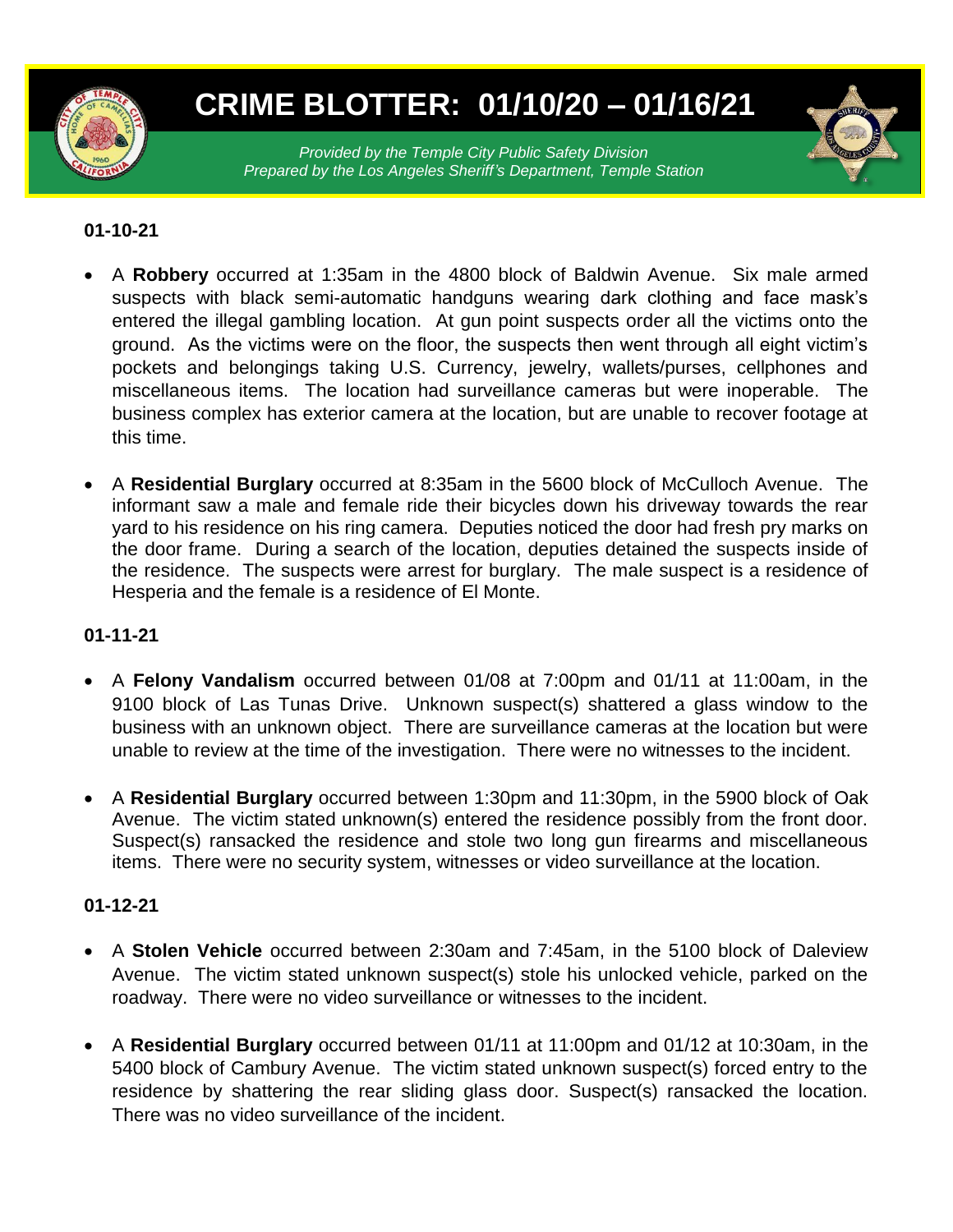Weekly Crime Blotter January 10, 2021 – January 16, 2021 Page 2

 A **Petty Theft** occurred between 01/10 at 9:30pm and 01/11 at 7:30am in the 5600 block of Sultana Avenue, but was reported today. Suspect(s) entered the victim's unlocked vehicle a stole a wallet containing miscellaneous items. There were no video surveillance or witnesses to the incident.

## **01-13-21**

- A **Vehicle Burglary** occurred between 01/12 at 6:00pm and 01/13 at 8:00am, in the 8800 block of Las Tunas Drive. The victim stated unknown suspect(s) forced entry to the vehicle by damaging the driver side key tumbler. The suspect(s) the stole the steering column from the vehicle. There are surveillance cameras at the location, but not where the vehicle was parked.
- A **Grand Theft** occurred on 01/04 at 3:35am in the 5600 block of McCulloch Avenue, but was reported today. Victim stated video surveillance footage shows one male suspect exit a white SUV and approach his vehicle. A second male suspect then exits the white SUV and approach his vehicle. Both suspects then open the trunk of the victim's vehicle and stole miscellaneous construction tools and car speakers.

## **01-14-21**

- A **Stolen Vehicle** occurred between 01/13 at 4:00pm and 01/14 at 9:25am, in the 4900 block of Ardsley Drive. The victim stated unknown suspect(s) stole his locked vehicle, parked on the driveway. There were no video surveillance or witnesses to the incident.
- A **Petty Theft** occurred on 01/13 at 1:00am in the 9500 block of Wedgewood Street, but was reported today. Victim stated video surveillance footage shows a dark vehicle parked in front of the residence. A male suspect wearing a dark hoodie and dark pants exit the passenger side and walk up the driveway. The suspect was seen entering the front driver side door. A few minutes later the suspect was seen exiting the vehicle and into the waiting vehicle. The victim stated miscellaneous items and U.S. Currency was taken from the vehicle.

# **01-15-21**

 A **Petty Theft** occurred at 8:45am in the 5600 block of Welland Avenue. The victim stated the suspect female Hispanic approached her to ask about information regarding a property for rent. The victim went into her residence to obtain the paperwork. The suspect took the victim's cellphone left on the patio table. The suspect left the area on a bicycle and out of view. There was video surveillance of the incident.